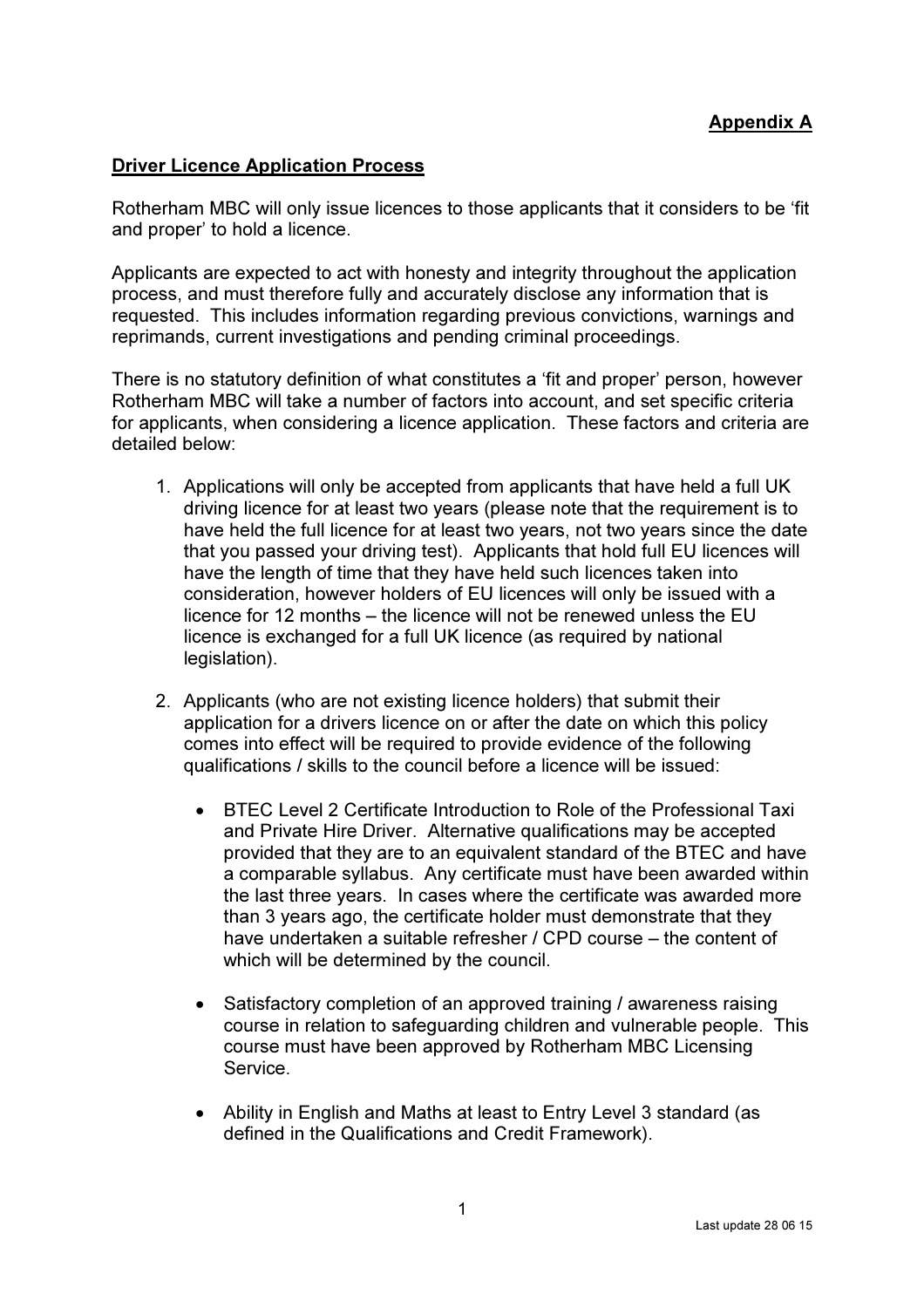The council will introduce an implementation scheme that will determine when existing licence holders will be required to provide evidence of the qualifications detailed above.

Licence holders or applicants that possess an NVQ level 2 qualification in Road Passenger Vehicle Driving will only be exempted from the BTEC requirement if they are able to demonstrate that they have undertaken additional training in the elements covered in Unit 6 of the BTEC (unit code J/502/5985), have a level of knowledge comparable to that obtained by the completion of the BTEC and pass the council's enhanced knowledge test.

Alternative qualifications or training methods may be considered in exceptional circumstances, these will be determined on a case by case basis.

In addition to the above, all drivers will be required to undertake an awareness raising session on safeguarding children and vulnerable adults within 3 months from the date that this policy is implemented. This training must be approved by the council (such as the training delivered by the Corporate Transport Unit as part of the home to school contract provision). Drivers that can evidence that they have undertaken this training within the previous 12 months will be exempt from this requirement.

3. Applicants will be required to obtain an Enhanced Disclosure Certificate from the Disclosure and Barring Service. The contents of this certificate will be assessed in accordance with the council's policy on convictions in determining the fitness and propriety of the applicant.

Licences will not be granted unless the applicant is able to provide at least five years UK address history except in the following cases:

- The applicant is able to provide a document from an EU member state, which is the equivalent of a UK issued Enhanced DBS Certificate
- If this cannot be provided then an official document provided by the embassy of a non-EU member state will be acceptable, provided that the document can be verified and is comparable to a UK issued Enhanced DBS Certificate

In either of the cases above, the onus is on the applicant to obtain such a document, and the applicant remains liable for all associated costs.

Once it has been issued by the DBS, the Council will consider an Enhanced Disclosure Certificate to be valid for a period of 3 months from the date that it was printed. This is subject to the certificate having been obtained through the Council's licensing service as part of a driver or operator application. The Council reserves the right to request a new Enhanced DBS check should it consider it appropriate to do so.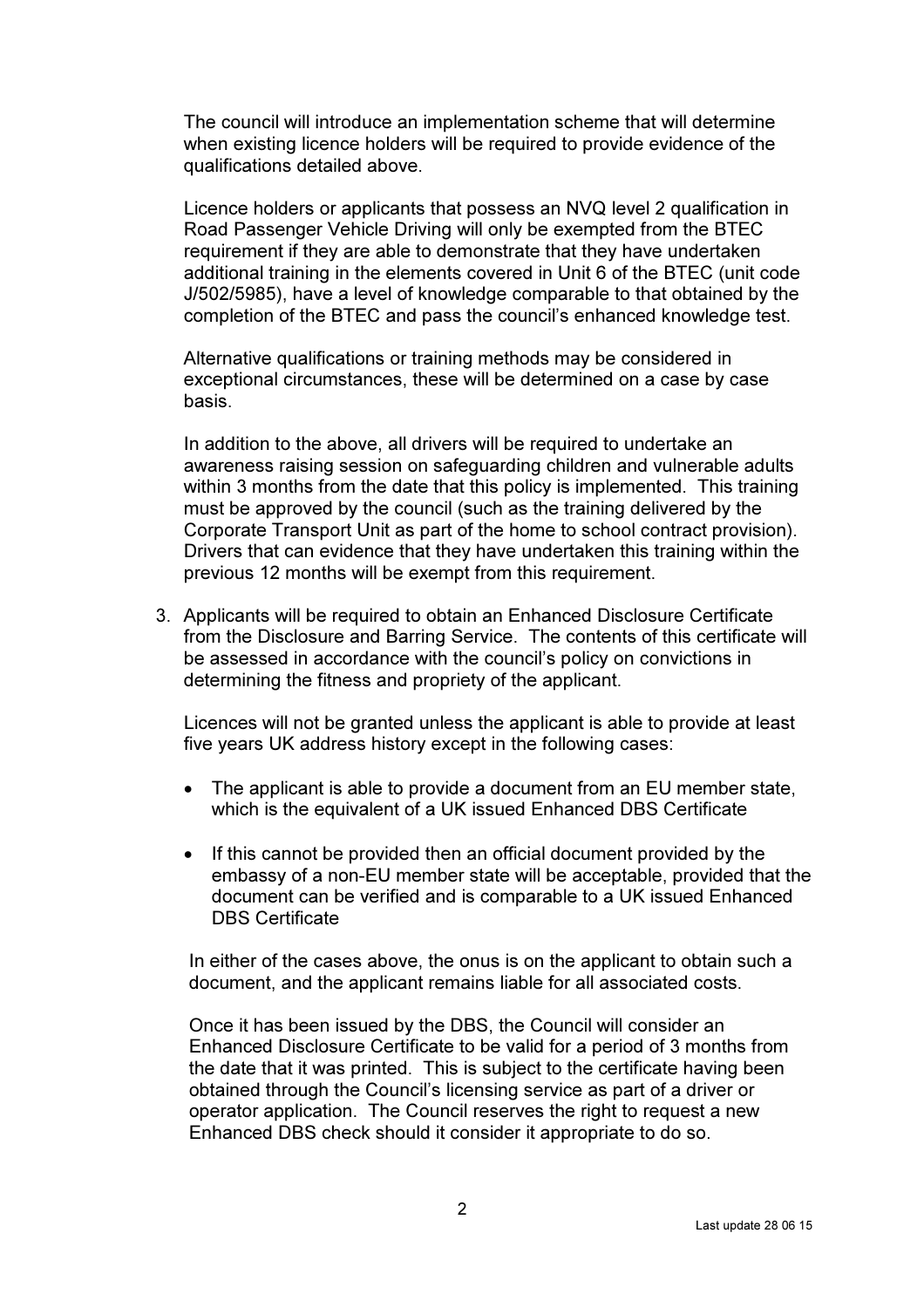- 4. Applicants are required to have passed the council's taxi and private hire driver knowledge test. This test will assess the applicants knowledge and ability in relation to:
	- i. Literacy and numeracy
	- ii. Child / adult safeguarding awareness
	- iii. Disability awareness
	- iv. Road Safety
	- v. Basic vehicle maintenance
	- vi. Customer care / customer awareness
	- vii. Local knowledge

A fee is payable by the applicant prior to them undertaking the test. If the applicant fails the test then they may retake it at a later date (subject to the payment of the appropriate fee). However, if an applicant fails the test after taking it for a third time they will not be permitted to take the test again until at least 12 months has passed since the date of the most recent failure.

- 5. Applicants are required to satisfactorily complete an advanced driving skills test to Driver and Vehicle Standards Agency standards (taxi and private hire test). Details of the test will be provided to the applicant by the Licensing Office.
- 6. All applicants must agree to the council verifying their DVLA driving licence, this will be done via a third party organisation and will require the applicant to give their consent to such a check being carried out.
- 7. Applicants whose DVLA driving licence is endorsed with more than 6 penalty points will be required to attend a hearing of the Licensing Board in order for their application to be determined.
- 8. Before a licence is issued, applicants must provide a certificate from their GP stating that the GP has conducted a medical examination and reviewed the applicant's medical history and is satisfied that the applicant meets the "Group 2" standards.

There will be a fee for this examination and this should be paid directly to the GP.

A medical to Group 2 standards will be required on first application. A new medical will then be required every five years from the age of 45. On reaching the age of 65 a new medical will be required annually and therefore a licence will only be issued for a period of 1 year.

n.b The Council may also request a medical at any other time it feels may be necessary to ascertain a persons' fitness to drive a licensed vehicle.

Applications should be made on the appropriate form(s), and should include the following: